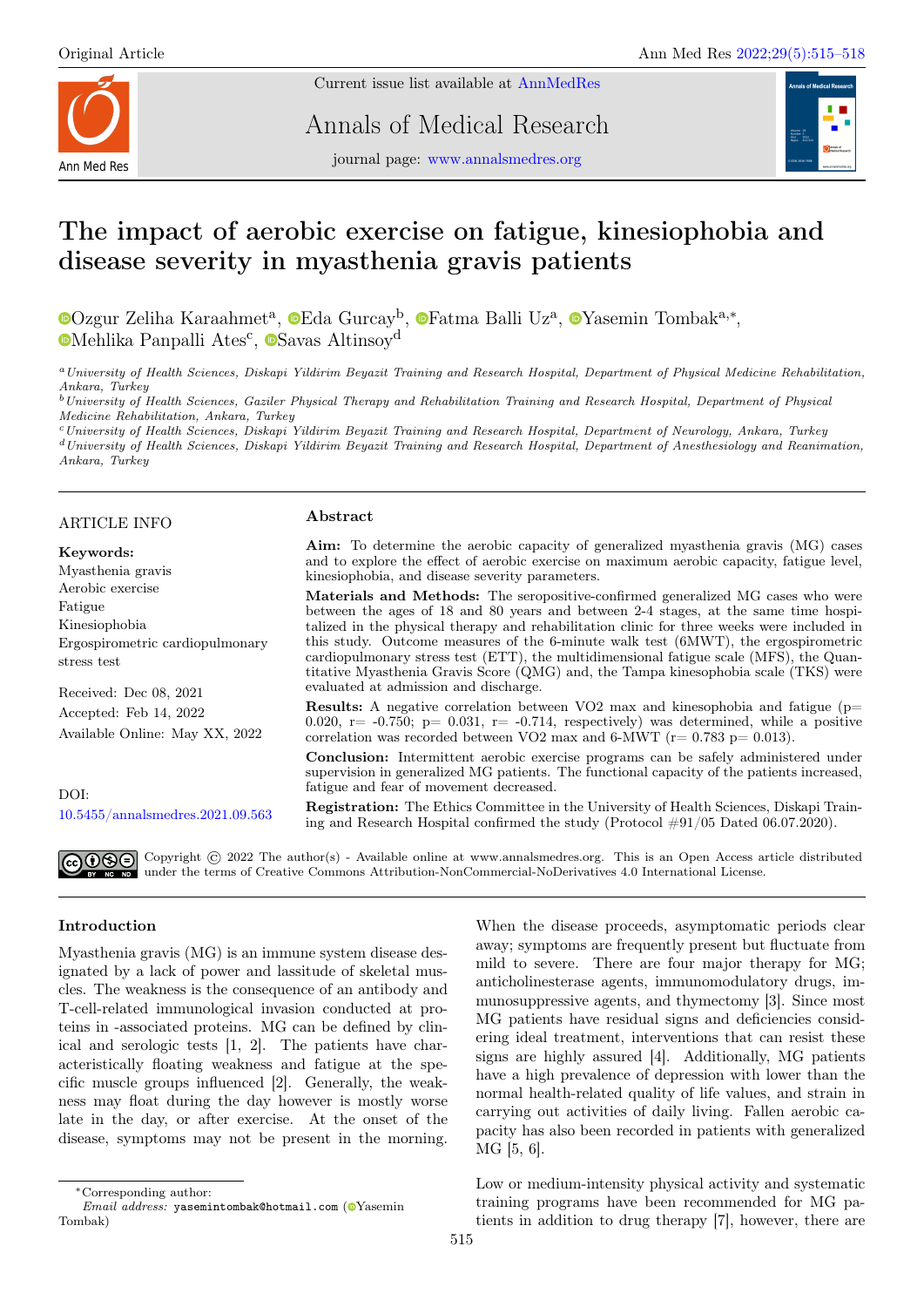not enough studies on how aerobic exercise affects the disease or the issues that should be considered when exercise training is recommended.

Many patients with MG have antibodies against the muscle nicotinic acetylcholine receptor (AChR). MG is a T cell-dependent, B cell-mediated disease.

Animal studies have indicated that tumor necrosis factoralpha (TNF-alpha) acts a significant role in the pathogenesis of MG, and essays of monoclonal antibodies that block TNF-alpha maintain clinical amelioration [8].

It was found that there is a decrease in TNF- $\alpha$  release in skeletal muscle with exercise training. Besides, early exercise is mostly pro-inflammatory with an evident rise in cytokine levels. Prolonged physical activity decreases the autoimmune reply [9].

In the light of all this information, it is considered that long-term, aerobic exercise might contribute to disease control in MG patients. Therefore, this study is conducted to determine the aerobic capacity of patients with MG and to examine the impact of aerobic exercise on the maximal aerobic capacity, fatigue levels, kinesiophobia, and disease severity parameters.

# Materials and Methods

## Study design

Cases with MG who were forwarded by the neurology clinic and hospitalized in the Physical Medicine and Rehabilitation Clinic were taken in the study. The study approval was obtained from the local ethics committee (Diskapi Yildirim Beyazit Education and Research Hospital Ethics Committee, Protocol  $\#91/05$ , Dated 06.07.2020) and the study was conducted by the Declaration of Helsinki.

## Participants

Patients between the ages of 18 and 80 years, with a seropositive-confirmed generalized MG (Myasthenia Gravis Foundation of America (MGFA) classification) [10) who were between 2-4 stages were eligible for the study. Patients who had cardiorespiratory, orthopedic, or metabolic comorbidities, dementia, and pregnancy were excluded from the study.

## Evaluation parameters

Demographic characteristics concerning age, gender, BMI, marital, employment, and smoking status, disease duration, family history, comorbidities (Hypertension, Diabetes Mellitus, Coronary Artery Disease), and drugs usage were recorded at initial evaluation.

Outcome measures were conducted at admission and discharge.

The ergospirometric cardiopulmonary stress test (ETT), the 6-minute walk test (6MWT) [11), the multidimensional fatigue scale (MFS) [12, 13), and the Tampa kinesophobia scale (TKS) [14) were applied as functional measurements.

Fatigue level was scored using the Turkish version of the MFS which contains 16 items and four dimensions of fatigue; severity, distress, degree of interference in activities of daily living, and timing.

Fear of movement was scored using the Turkish version of the TKS. The scale includes injury / re-injury and fearavoidance parameters. It is created of 17 questions with a 4-point Likert scale (from strongly disagree to strongly agree). After reversing the 4, 8, 12, and 16 items, the total score is calculated. It is scored between 17 and 68. The higher the score indicates the higher the kinesophobia.

The MGFA classification and the Quantitative Myasthenia Gravis Score (QMG) [15) were used for clinical evaluation. The classification of the MGFA was planned to identify subgroups of patients with MG who are diverse from each other with their clinical features or severity of the disease. According to the MGFA classification, patients are grouped into ocular (MGFA I) or generalized (MGFA II-IV) MG patients. The generalized MG is divided into muscle weakness predominantly affecting limb and/or axial muscles (MGFA II-IVa) and muscle disease predominantly affecting oropharyngeal and/or respiratory muscles (MGFA III-Vb). Disease severity was evaluated using the QMG score. The QMG score was evolved as a tool for assessing disease severity. The score enables to test of the deficits based on quantitative testing of guard muscle groups. It is a 13-item scale with scores ranging from 0 to 39, with higher scores remarking more severe disease.

## Exercise program

The aerobic exercise program prescribed according to the VO2 max value found in the exercise tolerance test (ETT) was applied. According to the calculated speed, the program was planned as 5 days a week and 20-30 minutes a day. Before the aerobic exercise, the patients were given 10 minutes of warm-up and breathing exercises. Light strengthening, posture, and balance exercises were also added to aerobic exercises during the day.

## Data analysis

Statistical analyses were performed using SPSS 20.0 for Windows (SPSS Inc., Chicago, IL, USA). The normality of distribution was evaluated by the Shapiro Wilk test. Descriptive statistics are served as mean  $\pm$  standard deviation for continuous variables, and as a percentage for categorical variables. Wilcoxon tests were used to evaluate whether the variations between the repetitive measurements were significant or not. Pearson's correlation coefficient was used to describe the correlations. Those with a  $p < 0.05$  were accepted as statistically significant.

# Results

A total of 9 patients with generalized MG were included in this study. Demographic and clinical characteristics of the patients are presented in Tables 1 and 2.

No complications were recorded during the exercise test and exercise training. The changes in ETT and clinical parameters before and after the treatment is are illustrated in Table 3.

No correlation was found between age and kinesophobia, fatigue, and VO2 max ( $p= 0.246$ ,  $r=-0.431$ ;  $p= 0.758$ ,  $r= -0.120$ ;  $p= 0.933$ ,  $r= 0.033$ , respectively). Likewise,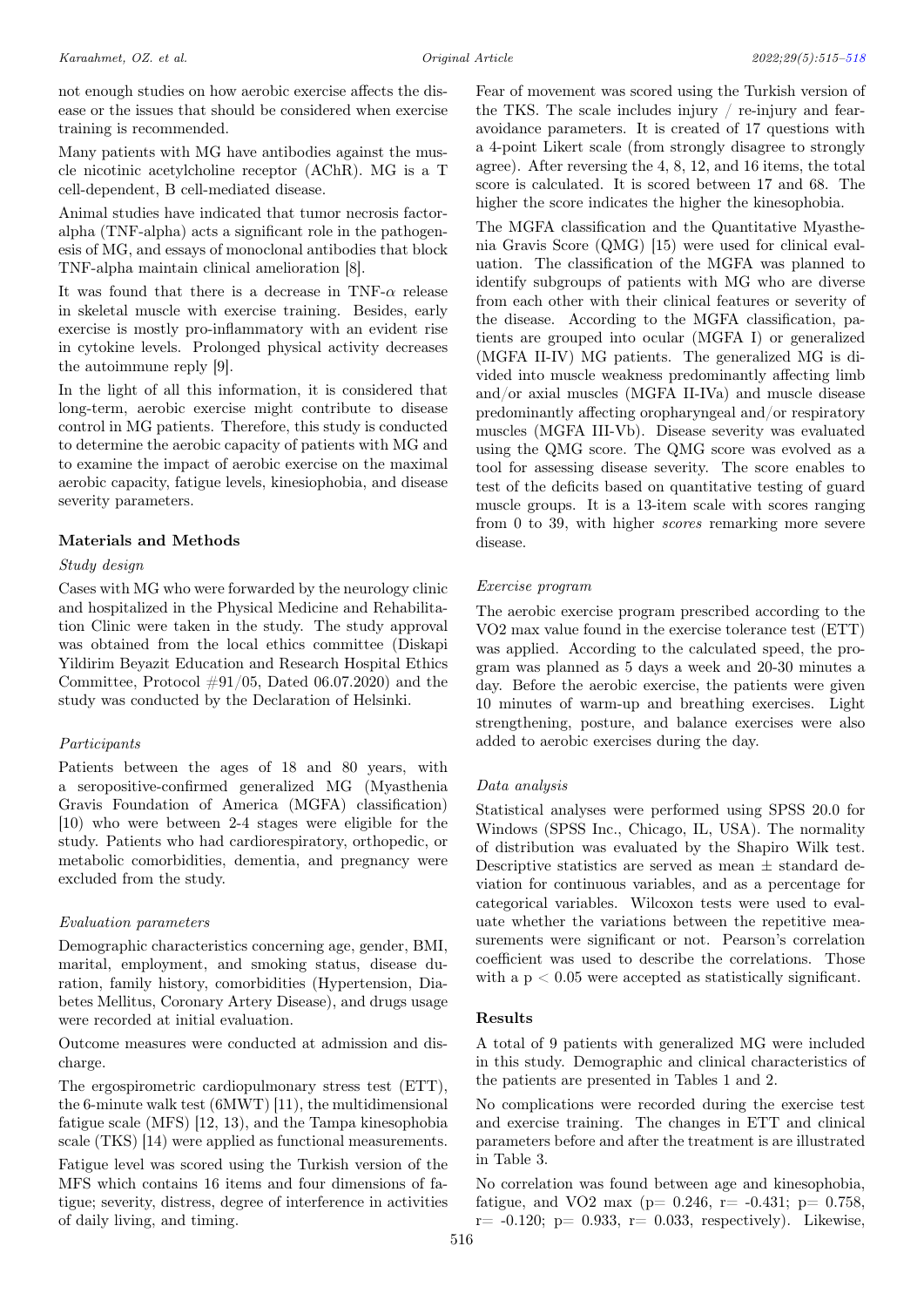Table 1. Demographic characteristics of the patients

|                          | $n$ (%) / mean $\pm$ (SD) |
|--------------------------|---------------------------|
| Age, years               | $54.5 \pm 12$             |
| Gender, female           | 9(100)                    |
| Disease duration, months | $75.5 \pm 78.3$           |
| Seropositive             | 3(33)                     |
| Steroid and/or DMARD use | 5(56)                     |
| Pyridostigmine use       | 9(100)                    |

Table 2. Clinical characteristics of the patients

|                    | $n(\%)$  |
|--------------------|----------|
| Thymectomy         | 5(56)    |
| Myasthenic crisis  | 1(11)    |
| Cholinergic crisis | $\theta$ |
| Pain               | 9(100)   |
| Sleep disturbance  | 9(100)   |
| Dysphagia          | 6(67)    |
|                    |          |

there was no correlation between disease duration and kinesophobia, fatigue, and VO2 max ( $p= 0.740$ ,  $r= -0.129$ ;  $p= 0.390, r= -0.327; p= 0.957, r= 0.021$ , respectively). A negative correlation between VO2 max and kinesophobia and fatigue ( $p= 0.020$ ,  $r=-0.750$ ;  $p= 0.031$ ,  $r=-0.714$ , respectively) was determined, while a positive correlation was recorded between VO2 max and 6-MWT ( $r= 0.783$ )  $p= 0.013$ .

#### Discussion

This study was conducted to define the aerobic capacity of patients with MG and to examine the effect of the aerobic exercise program on the patients' maximal aerobic capacity, fatigue levels, fear of movement, and disease severity parameters. The aerobic exercise program was applied to the patients for 3 weeks, 5 days a week. As a result, patients' functional capacity increased, fatigue and fear of movement decreased.

MG is a rare disease with an annual incidence of about 7 to 23 new cases per million. MG can begin at any age but bears to be a bimodal distribution to the age of onset with an early peak in the second and third decades with female predominance [16]. In the current study, all patients were female and the mean age was 54 years.

The best indicator of cardiorespiratory endurance is VO2 max, which is the maximal amount of oxygen consumed by the human body per minute during heavy physical activities. While skeletal muscle receives 4-5 ml of oxygen from 100 ml of blood during rest, it receives 15-17 ml of oxygen during maximal exercise. The highest amount of oxygen that a person can use per unit time during exercise is expressed as maximal oxygen use (VO2 max) and is the best indicator of maximal aerobic power. In women, VO2 max norms have been defined in 7 levels ranging from very poor to excellent according to the ages [17]. The mean age of our patient group was  $54.5 \pm 12$  years and the mean VO2 max was  $14.2 \pm 4$  at a very poor level according to this scale.

In our study, patients with high fatigue and kinesiopho-

<span id="page-2-0"></span>

|                       | <b>Before</b>             | After                     | p     |
|-----------------------|---------------------------|---------------------------|-------|
|                       | treatmentmean<br>$\pm$ SD | treatmentmean<br>$\pm$ SD |       |
| $6-MWT(m)$            | $335 \pm 58$              | $370\pm80$                | 0.173 |
| $VO2$ max (ml/kg/min) | $14.2 + 4$                | $16.6 \pm 4$              | 0.012 |
| <b>MFT</b>            | $4 + 1.1$                 | $4.7 \pm 1.1$             | 0.012 |
| Load (watt)           | 78.6±62                   | $105.4 \pm 78.5$          | 0.018 |
| Tiredness             | $54.1 \pm 4.8$            | $49.3 \pm 5.6$            | 0.043 |
| <b>TKS</b>            | $49.4 \pm 8.4$            | $45.4 \pm 5.7$            | 0.012 |
| QMG                   | $4.1 \pm 1$               | $3.5 \pm 0.8$             | 0.059 |

ETT, exercise tolerance test; 6-MWT, 6-minute walk test; MET, Metabolic Equivalent Minute; TKS, Tampa kinesophobia scale; QMG, Quantitative Myasthenia Gravis score

bia scores showed a negative correlation in terms of VO2 max values. As a result, while kinesiophobia and fatigue scores decreased with aerobic exercise, VO2 max values increased. Similar to our study, two studies, one of which was conducted with 10 and the other 12 patients to investigate whether exercise can be applied safely in MG, be safe, and provide positive results in neuromuscular parameters [18, 19].

There were no studies on risk factors that may occur during exercise training in MG patients. However, in a case report of a 36-year-old female marathon runner with MG, it was determined that ocular, bulbar, and localized limb fatigue was present, but more than one marathon was completed with cholinesterase inhibitors and disease stability was provided [20]. In our study, no complications occurred during ETT or exercise training, and patients did not have to discontinue the treatment.

The limitations of our study are the relatively small number of patients and the lack of a control group. The reason for this is that only patients with neurological deficits can be admitted to the rehabilitation clinic due to the limited bed capacity. The nine female patients diagnosed with generalized MG were admitted to our clinic due to reasons such as not being able to benefit from the drugs adequately and continuing severe fatigue complaints.

MG is a neuromuscular disease with the most important symptom of muscle fatigue. However, there is very limited scientific-based information on how aerobic exercise affects the disease or the existence of issues to consider when recommending exercise training. Our study has demonstrated the relationship between low VO2 max and fatigue and kinesophobia, and this will lead to a vicious circle. Aerobic exercise is emerging as a safe and nonpharmacological treatment alternative to reduce the symptoms of these patients.

In conclusion, an aerobic exercise program with intervals could be applied safely under supervision in patients with generalized MG. Patients' functional capacity increased, fatigue and fear of movement decreased.